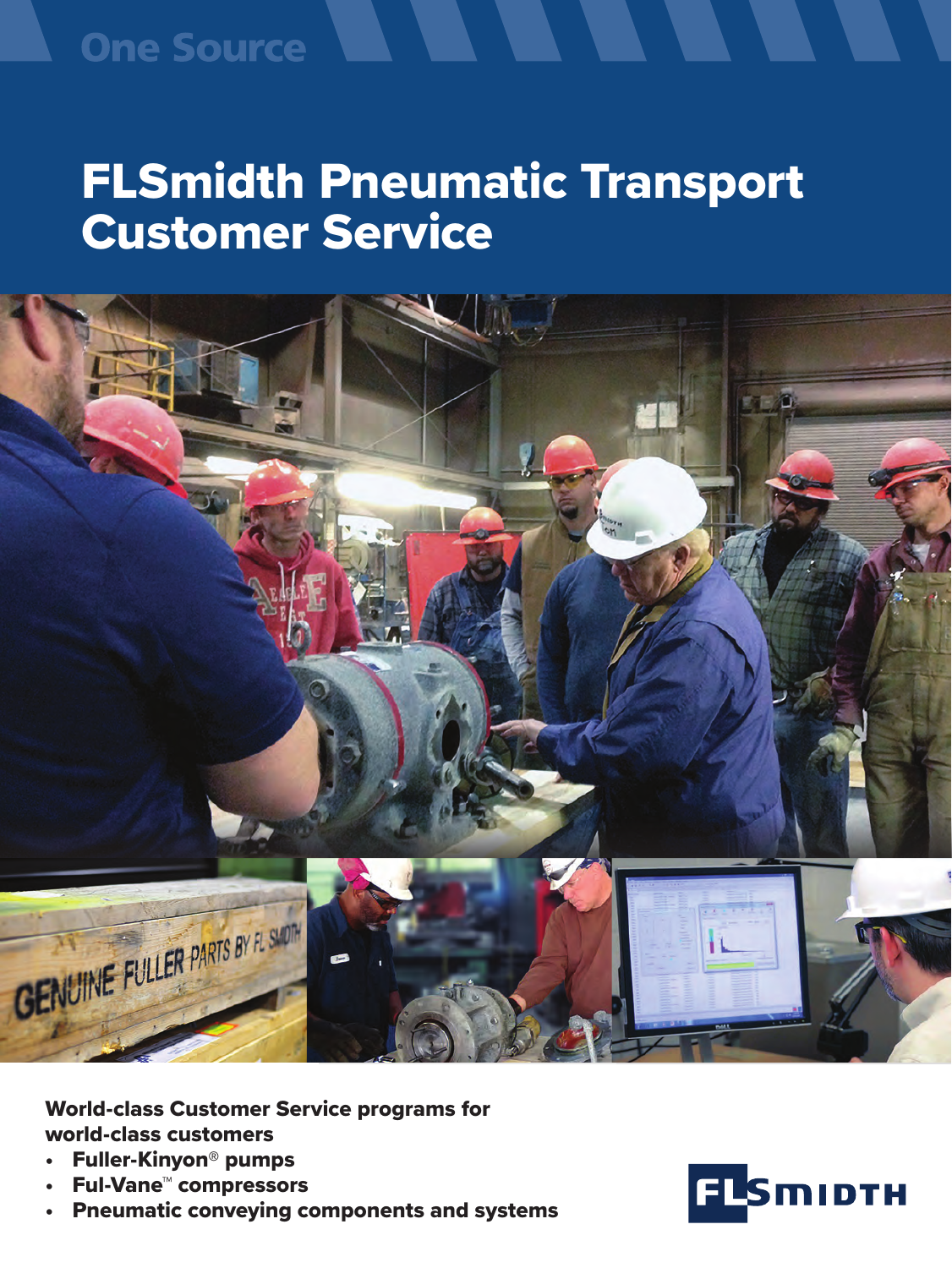### World-class customer service Enhancing the productivity of your plant

### Better customer service increases productivity

- Equipment exchange programs
	- Ful-Vane™ compressor exchange program and custom rebuilds
	- Fuller-Kinyon® bearing housing exchange program "Hot Swaps" and "alternate grease" rebuilds
	- Fuller-Kinyon pump screw exchange programs
- On-site advisory service
- Training Fuller-Kinyon® Pump and Ful-Vane™ Compressor Roadshow
	- System training
- Fuller-Kinyon Pump and Ful-Vane Compressor mini-audits
- Certified Service Centers throughout North America
- Parts stocking program at your plant
- 24-hour Customer Assistance Hotline for Parts and Service advice

*FLSmidth's Pneumatic Transport Customer Service group is committed to enhancing the productivity of your plant. We will accomplish this through world-class services and equipment programs, by providing sound productivityenhancing solutions based on our experience, and person to person communication.* 

*FLSmidth's Pneumatic Transport group offers a number of programs to support and elevate your process – which in turn will reduce equipment downtime and cost of operation. We are committed to improving your productivity and bottom line.*

### Ful-Vane™ Compressor Exchange Program

Make your next compressor emergency hassle-free. FLSmidth's compressor exchange program exchanges worn and exhausted Ful-Vane™ compressors for new or factory-reconditioned and warranted replacements. Quick delivery can be made because large inventories of Ful-Vane compressors are manufactured and maintained at FLSmidth's Manheim plant and at our Certified Service Centers. Compressors are strategically located throughout the USA and Canada.

Every exchange compressor is a completely new or reconditioned unit which meets strict manufacturing, quality standards, and comes with a "same-as-new" 4-year manufacturer's warranty. FLSmidth is the only organization that can provide OEM certified compressor exchanges that carry the same warranty as a new unit.

Every exchange compressor is reconditioned with FLSmidth OEM parts.

Your reconditioned compressor will be assmbled with new OEM wear parts, including blades, bearings, seals and gaskets, and may have a new or reconditioned:

- Cylinder
- Rotor
- Fixed and expansion heads
- Bearing retainers

When it comes to Ful-Vane compressors, who would know better than the people who design and manufacture the original equipment?



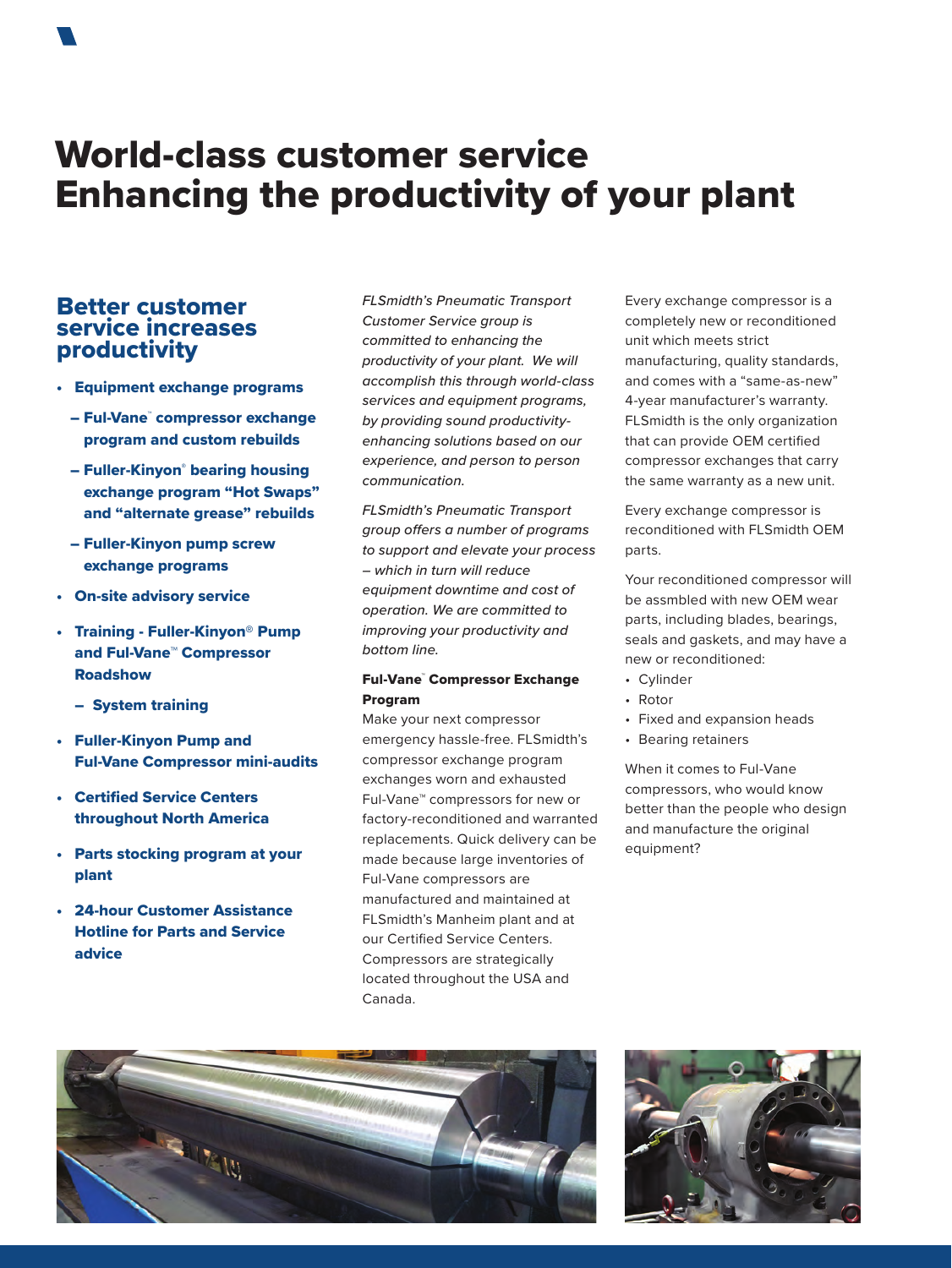### Convenient, cost-efficient equipment exchange and field service





### Fuller-Kinyon® 'M' Pump 3-piece bearing housing exchange program - "Hot Swaps"

The "Hot Swap" is a fully-assembled FK Pump bearing housing for the 3-piece screw design. It comes installed with new seals, bushings, bearings, and is pre-lubricated.

Similar to FLSmidth's compressor exchange program, the Hot Swap program exchanges worn 3-piece 'M' Pump bearing housing assemblies for new warranted replacements. Ship your worn bearing assembly to one of our Service Centers. If an inspection reveals that its shaft, bearing housing, bearing support, and cover plate can be used again (many can be) for a future rebuild, there will be no upcharge for the reusable parts.

Quick delivery can also be made because large inventories of bearing housings are maintained at the FLSmidth Manheim plant and at our Certified Service Centers located throughout the USA and Canada.

The cost of each hot swap is significantly less than buying the individual parts. The savings get even better when you factor in the reduced overall system downtime.

Maximize the benefits of the 3-piece screw in your Type 'M' Fuller-Kinyon Pumps by keeping Hot Swap bearing assemblies in your inventory. Having complete bearing assemblies readily available allows for immediate replacement and shortest possible downtime (3-hour screw and bearing replacement time) for your Fuller-Kinyon 'M' Pump systems.

### Field service

Our FLSmidth-PT on-site service capabilities include everything from start-ups to repairs and upgrades, and preventive maintenance. We will provide maintenance managers with the expertise that they need to optimize their equipment while reducing cost of operation.

Our service consists of advisory, diagnostic, and light hands-on service. We advise your maintenance team, using their own tools, on simple and complex procedures including:

- Pneumatic conveying system equipment audits/troubleshooting
- FK Pump and Ful-Vane Compressor inspections/repairs
- System / equipment startups
- FLSmidth-PT equipment service contracts
- Installing system and equipment upgrades
- FK Pump screw conversions and replacements
- Ful-Lube inspections and adjusting lube rate
- Pneu-Flap installation and maintenance
- SK Valve spring linkage retrofits on motor-operated valves
- Equipment and system troubleshooting, and maintenance training

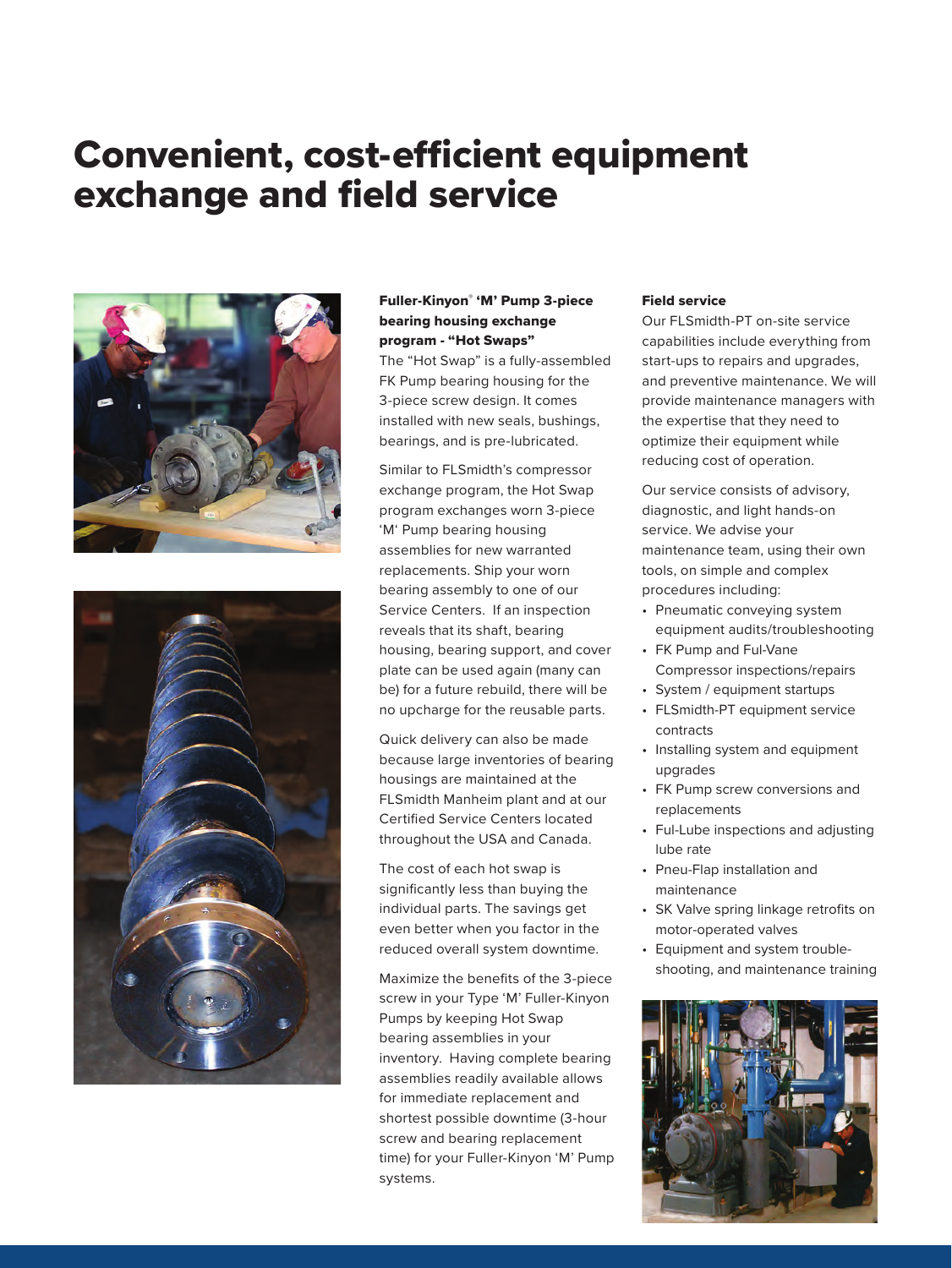### 11111111111

## Training – We'll Bring It To You

### Fuller-Kinyon® Pump and Ful-Vane™ Compressor Roadshow

Our Pump and Compressor Roadshow is a mobile training seminar designed to help plant engineers and maintenance professionals to:

- Understand the principles of pneumatic conveying
- Troubleshoot systems / equipment
- Perform best maintenance practices on Fuller-Kinyon® pumps, Ful-Vane™ compressors and other FLSmidth pneumatic conveying equipment

Roadshow on-site training seminars include two days of comprehensive training on Fuller-Kinyon pumps and Ful-Vane compressors. Each day of training will be split into two portions – classroom training and "hands-on" equipment training. FLSmidth's equipment container will be shipped to your facility in advance of the training session.

The container houses the following full-size training equipment:

- Fuller-Kinyon M-pump
- Ful-Vane compressor
- Fuller-Kinyon H pump
- SK™ diverter valves
- SK spring linkage retrofit
- FK Pump Auto-Lube system
- Ful-Lube™ 2 compressor lubrication system
- Pneu-Flap™ Torque Controller
- Airslide® gravity conveyor

Each participant will be provided with manuals highlighting the material covered for both the pump and compressor training sessions. We can also provide Pneumatic Transport training that is tailored to your needs.









#### Parts Stocking Program

Having critical spare parts readily accessible in your storeroom for immediate use is essential for continued, efficient operation of your plant. Whether its parts required for normal preventive maintenance or for an emergency, FLSmidth's stocking program can develop an agreed-upon inventory of specific spare parts suited for your facility. The inventory is owned by FLSmidth until its use so your capital is not tied up in spare parts. Here's how it works...

- The inventory is stored at your location (\$100,000 minimum)
- When a part is taken out of the inventory, the customer notifies FLSmidth of the parts usage
- FLSmidth will invoice based on parts usage
- At the end of the 12-month contract FLSmidth will invoice for the unused program inventory

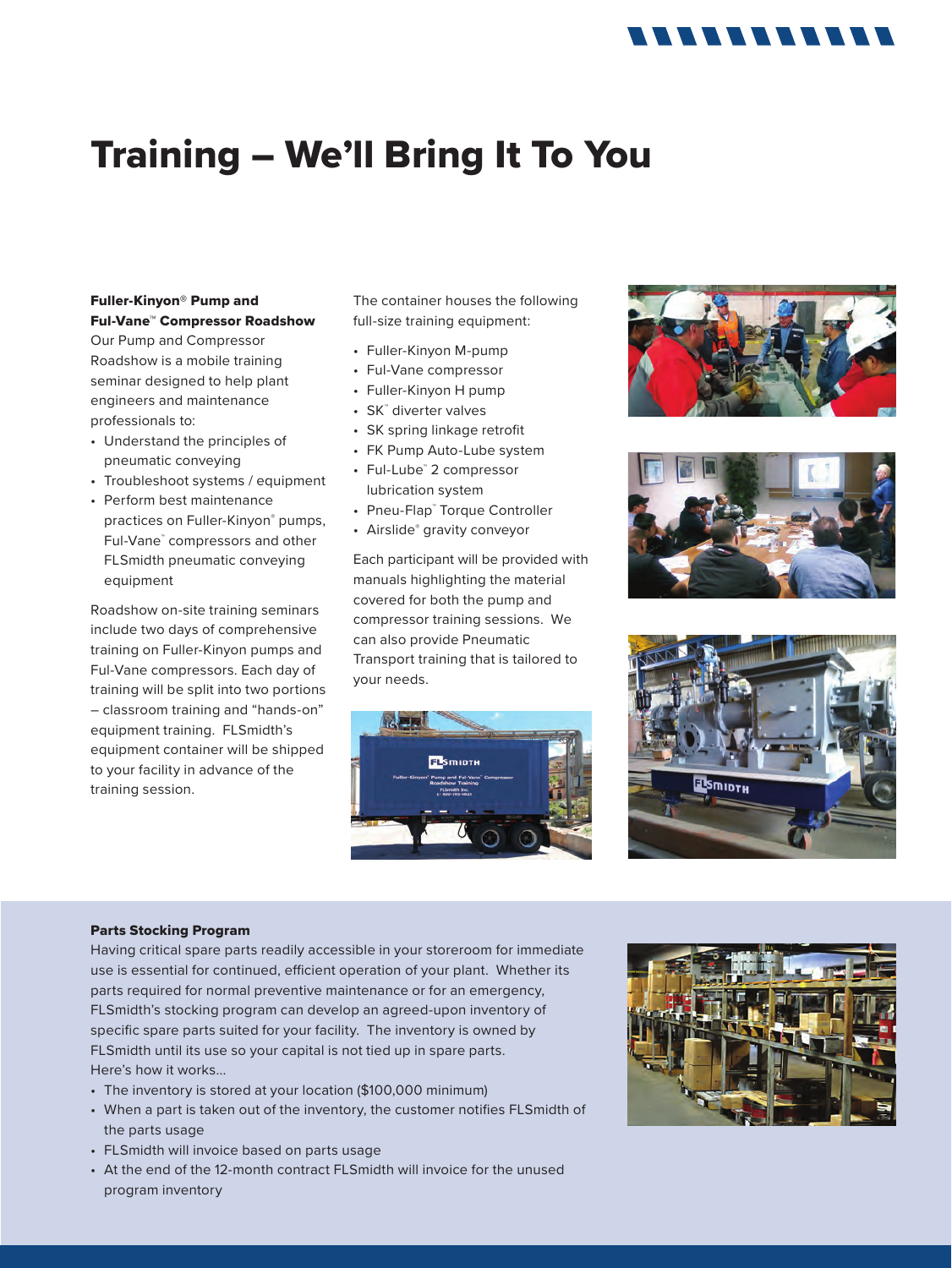### 11111111111

### Equipment Mini-audits and Certified Service Centers







### Fuller-Kinyon® Pump and Ful-Vane™ Compressor Mini-Audits

A mini-audit is simply a 20 minute walk-through visual inspection of each Fuller-Kinyon® pump and Ful-Vane® compressor. The purpose of the mini-audit, with consideration of time and opportunity for plant personnel, is to visually observe and assess the equipment without disassembling. We check system operation, main component parts, and recommended protective accessories. You will receive a report including our observations, recommendations, and suggestions to guide you in improving your conveying system. This report will aid in reducing maintenance and downtime, and can generally increase overall plant efficiency.

Mini-audits are typically performed with the equipment in operation - no need to shut down any of the systems. Audits can also be performed on idle systems, however the report will not include the same level of detailed operational information.





### Factory Authorized Service Centers

FLSmidth's Pneumatic Transport group selects and maintains factory-certified service centers - authorized and trained to service Fuller-Kinyon® pumps, Ful-Vane™ compressors and supporting FLSmidth pneumatic conveying equipment. Our service centers are strategically located throughout North America and can perform on-site inspections, rebuilds and maintenance work. All service centers use only original FLSmidth OEM parts and components.

#### Service Centers and locations

- FLSmidth, Manheim, PA
- Hanco, Lawrence, PA
- FLSmidth, Sioux City, NE
- IMR, Baton Rouge, LA
- McKenna Engineering, Carson, CA
- James Brinkley, Seattle, WA
- Wild Rows, Lloydminster, AB
- Rider Tool & Mfg, Oshawa, ON
- Voigt-Abernathy, Birmingham, AL
- APCCO, Modesto, CA
- FLSmidth, Tuscon, AZ
- FLSmidth, Zacatecas, Mexico

Our certified technicians attend factory training on FLSmidth equipment every three years, thus allowing us to provide you with comprehensive on-site services such as troubleshooting, repair services for regularly scheduled maintenance or during emergency shutdowns, and other innovative solutions to help keep your pneumatic conveying equipment running at peak performance.